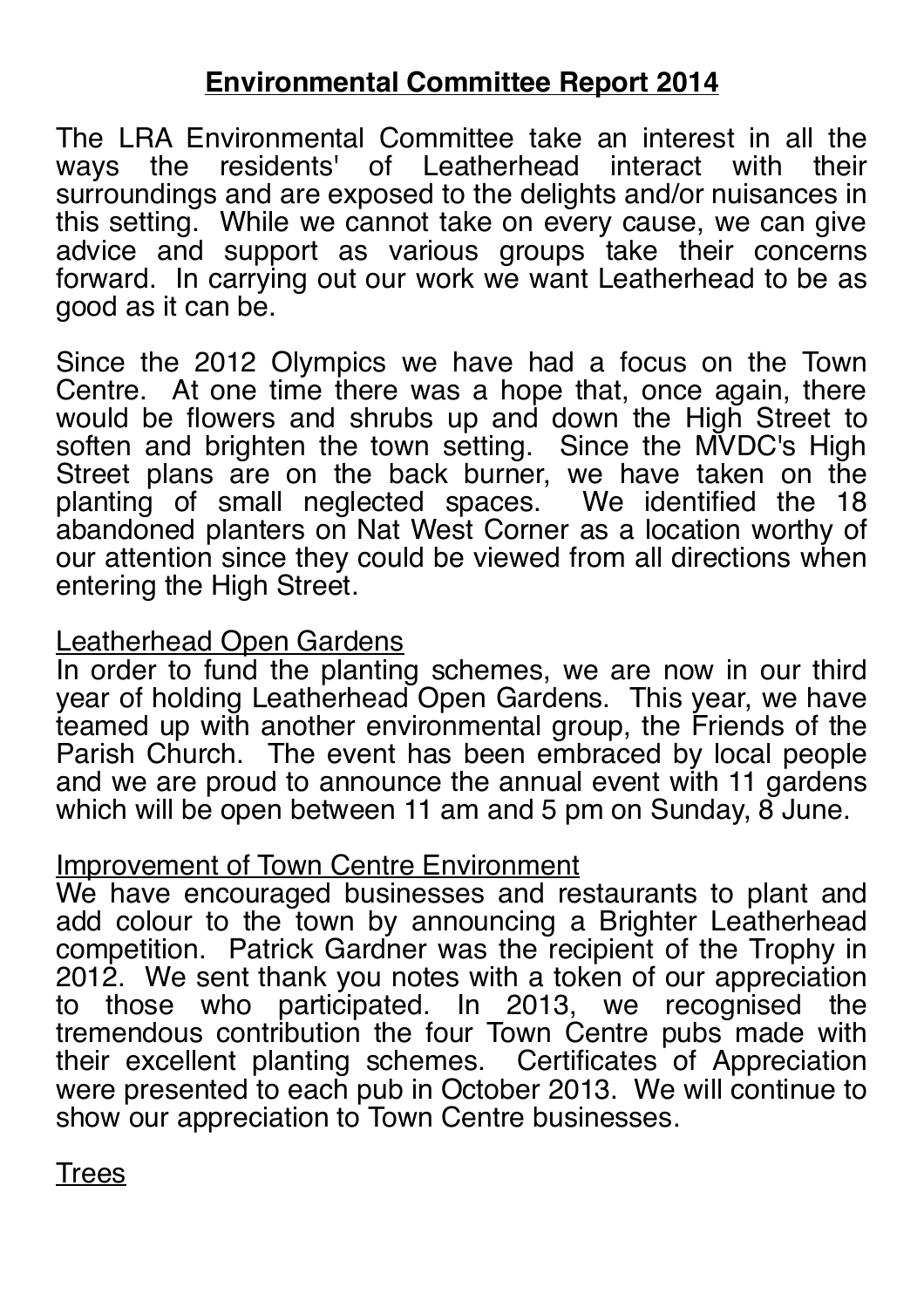The most recent new project of the committee is the identification of groups of trees that would be missed if they were removed from the Leatherhead landscape. These trees were listed because of an awareness that trees were disappearing at regular intervals: some due to disease and old age; some in preparation for the development of a site. With a view to obtaining some protection for these groups of trees, their identification was noted. The tree groups identified will appear at the end of this report.

Although the list was compiled months ago, it was not determined who should be its recipient and, perhaps, the protector of the trees.

As if things were not bad enough, the winter storms have caused the further loss of some 2000 trees in the county. Some of these trees had to be dealt with rapidly because they were obstructing paths and roadways. If you are aware of trees that have come down, that the Councils may not be aware of, please let us know. This will make information on the subject more exact.

For the above reasons, when Cllr Tim Hall approached the committee concerning the replanting and the addition of trees to the landscape, it could not have come at a better moment.

Cllr Hall joined the Env. sub committee meeting on 7 April, and made us aware of funds that are available for tree planting. We are, therefore, interested in having residents make us aware of places where trees are needed. Initially, two or three locations will be identified--one in the north, one in the south and/or the town centre.

Paul Manwairing, Area Maintenance Engineer for SCC and and Alex Bagnall, MV Parks Department Tree Officer, have been suggested as possible contacts for the project. Cllr Hall will make the initial contact.

Screening of Waterworks Hawks Hill (more about trees) LRA members collected over 200 signatures on a petition to the

Sutton and East Surrey Water Company asking that the company screen their unsightly buildings very prominently positioned in the Green Belt. The petition was presented to Anthony Ferrar, the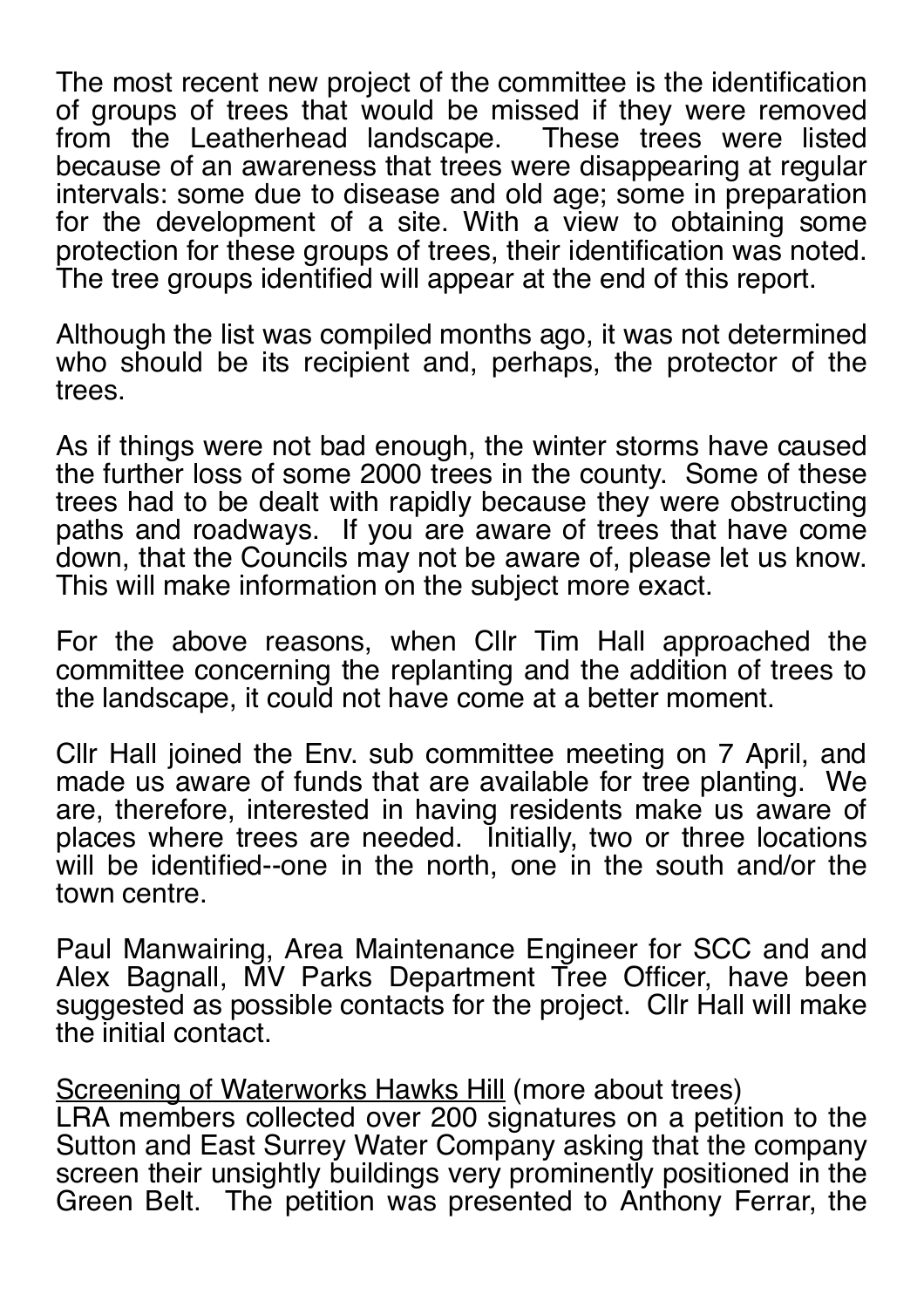Managing Director in September. The LRA lent support to this effort.

Since that time, the water company, some of our councillors and LRA members have met three times attempting to put the situation right. We remain quietly optimistic as we explore the way forward.

#### Forty Foot Road

One of the most frequently mentioned concerns at LRA open meetings and Environmental meetings over the past two years has been the potholes in Forty Foot Road. They were of particular concern because Woodlands School needs to use the road to access their buildings. The delicate state of health of the students who attend this Special Needs school brought significant weight to the argument that SCC should take action. All the organisations located on Forty Foot Road and those who access facilities via the road have been concerned for year about the bad state of the road. A member of the LRA,Flip Cargill, gained the support of Cllr Tim Hall and together they called a meeting last summer.

From that meeting sprang a group galvanised into action. The very able leadership of Chairman, Mark Francis, has resulted in a significant part of Forty Foot Road being resurfaced in February. It will be adopted in a few months' time and will be followed by the adoption of Beech Holt. The group continues to work toward getting the Epsom end of the road adopted.

#### Village Green Status for Leach Grove Wood

After two years of gathering signatures and data concerning the wood, Flip Cargill reports that SCC's Helen Gilbert has informed her of the following:

"I have been advised that the above application will need testing at a non-statutory Public Inquiry. The Inquiry is likely to be for at least one week and I will be in touch again shortly to canvass all parties' availability. Please note that as the Registration Authority is already holding two public inquiries in June and July, it is unlikely that this inquiry will take place before September at the earliest"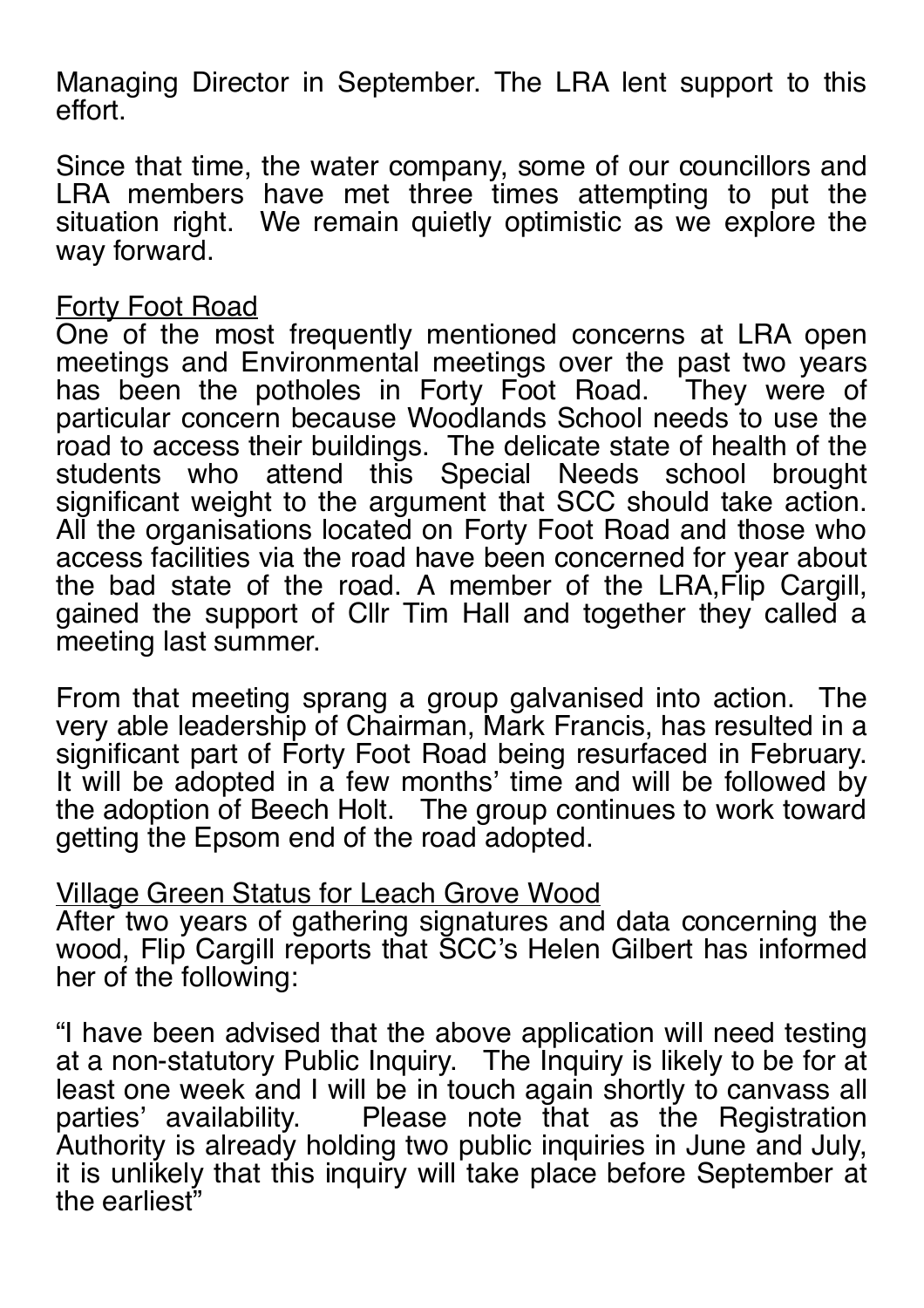In addition, FC writes: meanwhile the wood is alive with kids as well as squirrels and wildlife and some debris from the storms. Regrettably, there has also been some fly tipping. Clearly, this is not a place to dump garden waste."

## Participation in MV Green Belt Release and Housing **Consultations**

Members of the Environmental Committee participated fully in the consultations to express concerns that our environment would be changed beyond recognition if some of the sites were released. The sale and development of the Barnett Wood Lane Allotments for the development of 500 houses was one particular concern but we also supported all the other residents groups as they fought their own corners. Save South Leatherhead and residents of Randall's Road were very active.

Bee friendly spaces - Government Pollinator Strategy -

Community involvement

Most people know our bees are in trouble. The Government has announced its National Draft Pollinator Strategy, the Bee action plan that Friends of the Earth have been asking for. We can all, community groups and companies, help to create bee friendly habitats in our local environments.

#### Litter/Fly tipping/dog mess

We hope that our members are not in any way involved with the above. However, some people are. Perhaps you have a solution to these problems? Leach Grove, the wood near the recreation ground, and the wood beside the hospital car park are all being used in an antisocial way. Poplar Road, the Woods and Windfield are all being affected by irresponsible dog owners.